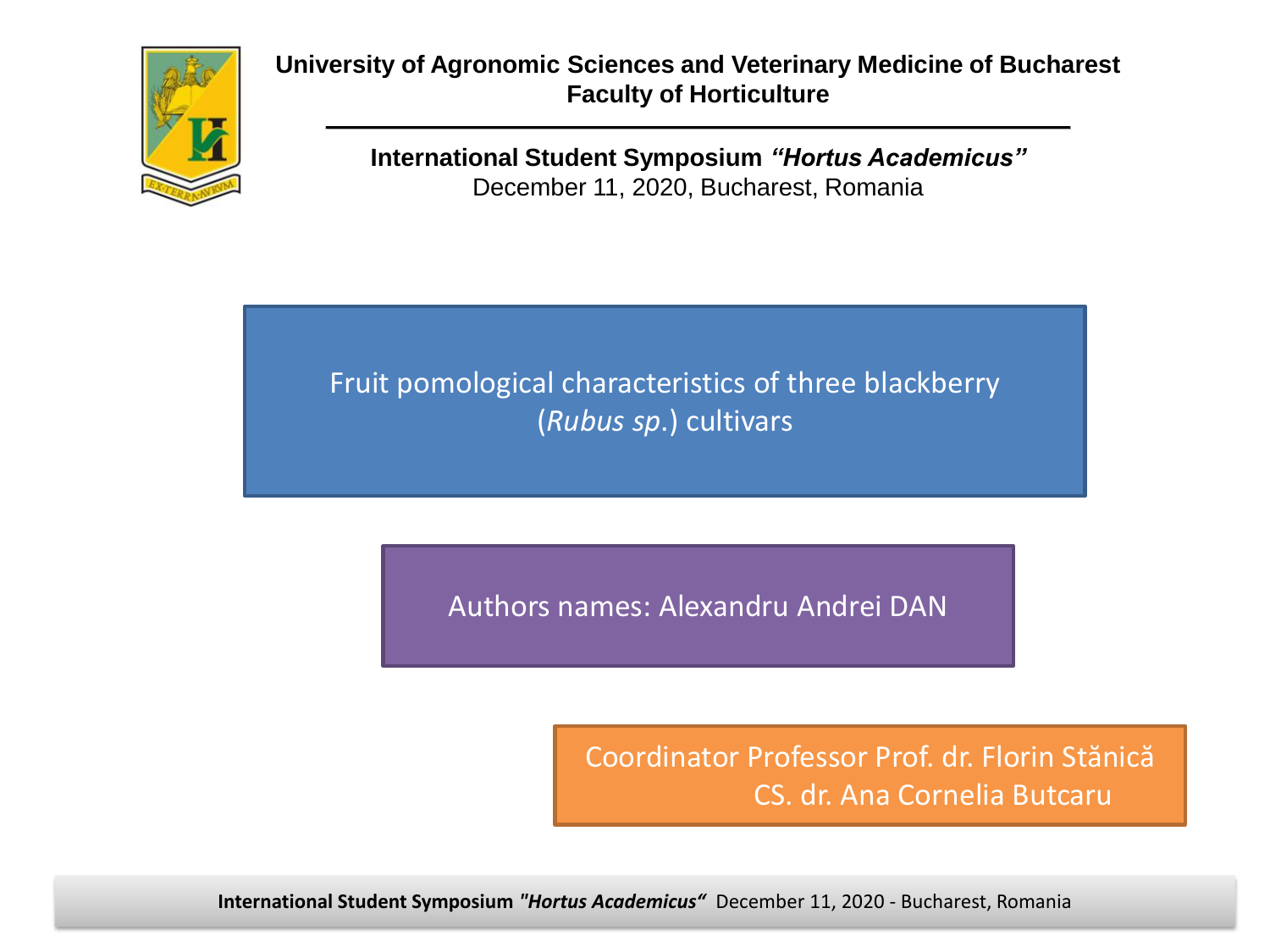# Introduction

The main objectives of the study were :

- $\triangleright$  Analysis and comparison of physio-chemical parameters of fruits from three thornless blackberry cultivars in the Bucharest area (Thornfree, Thornless Evergreen and Chester).
- $\triangleright$  Analyzes and comparisons between the areas of Bucharest and Dâmbovița on fruits of the same cultivar, Thornfree, harvested in similar periods
- $\triangleright$  The influence of the harvesting time on the physio-chemical characteristics of the fruits and the influence of the storage time on the characteristics of the fruits.

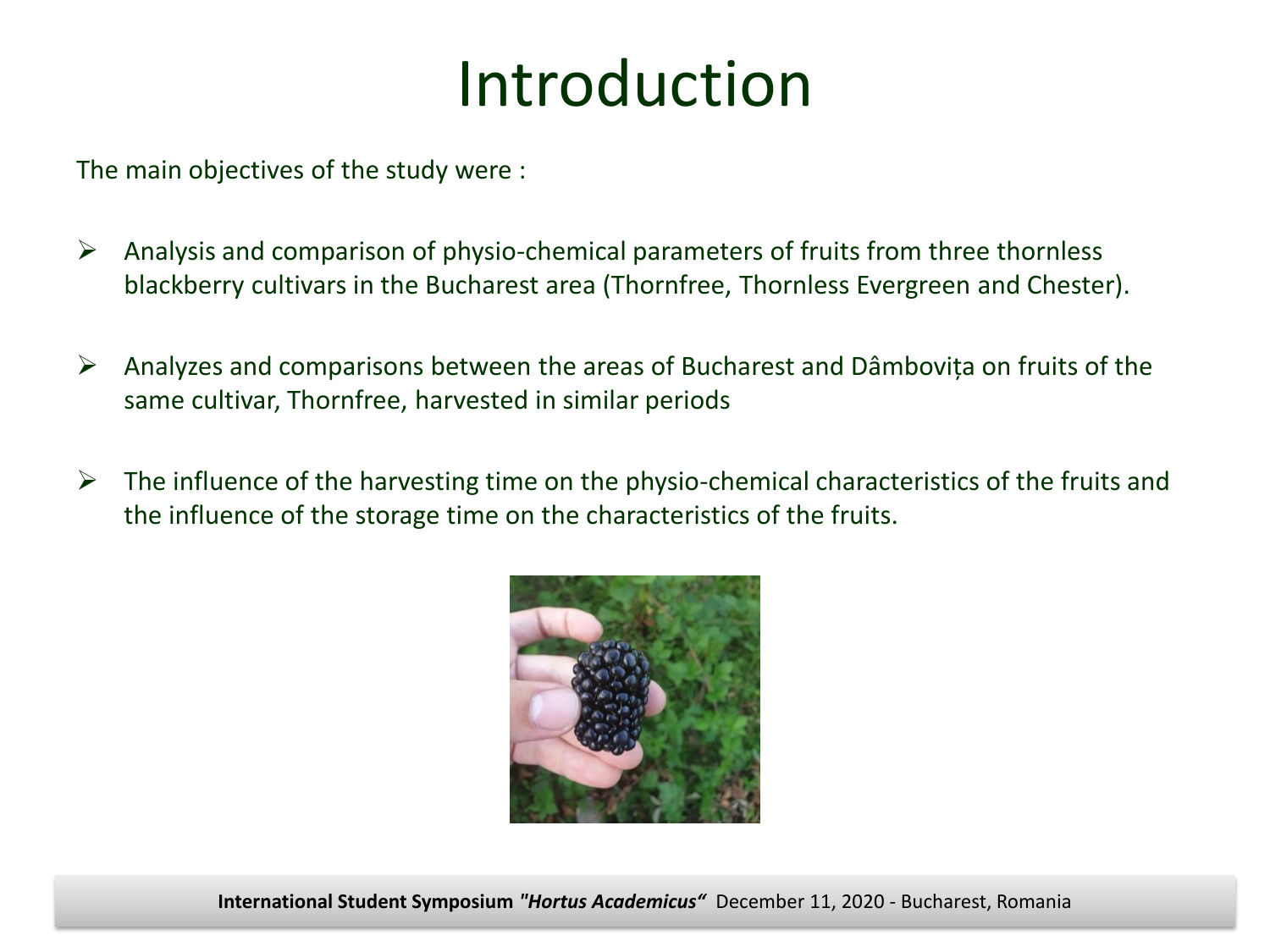### *1. Biological material*

### **Thornfree cultivar**

It has vigorous bushes with very long stems (up to 4-8 m), requires support and is very early for rippening. The ripening of the fruits starts in the second decade of August and lasts until October, reaching up to 10 harvests every 5 days.

The fruits are large, conically elongated, reaching 6 grams, with a sweet and sour taste . The average production per hectare is 14 tons (Ghena and Braniște, 2003).



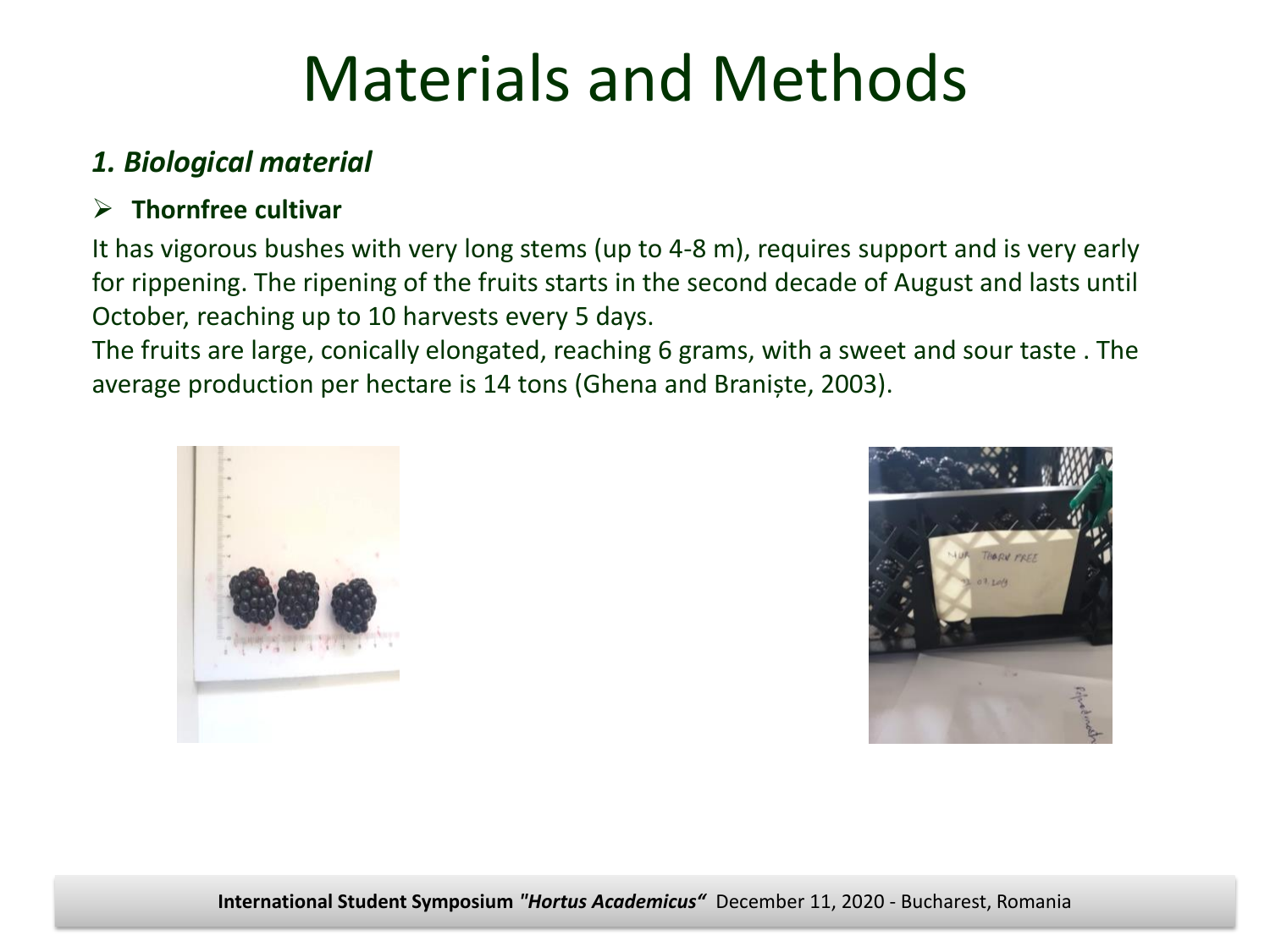

#### **Chester cultivar**

- a very vigorous, productive variety, with late maturation and relatively resistant to frost. -resistance to diseases and environmental factors. -The fruits are of good quality, 6 g on average, with aromatic taste and glossy appearance. -The ripening period is from the first decade of August to the last decade of September. -The estimated yield is 12-18 t/ha (Galletta et al., 1998).

#### **Thornless Evergreen cultivar**

It has medium vigor bushes with long stems (3- 6 m), is sensitive to rust and less resistant to frost than Thornfree. The fruits are medium, conical round 3-4 grams with a sweet taste; they are firm, resistant to transport. Fruit ripening takes place from the second decade of August to the second decade of September. Estimated production of 12-14 t / ha (Ghena and Braniște, 2003).

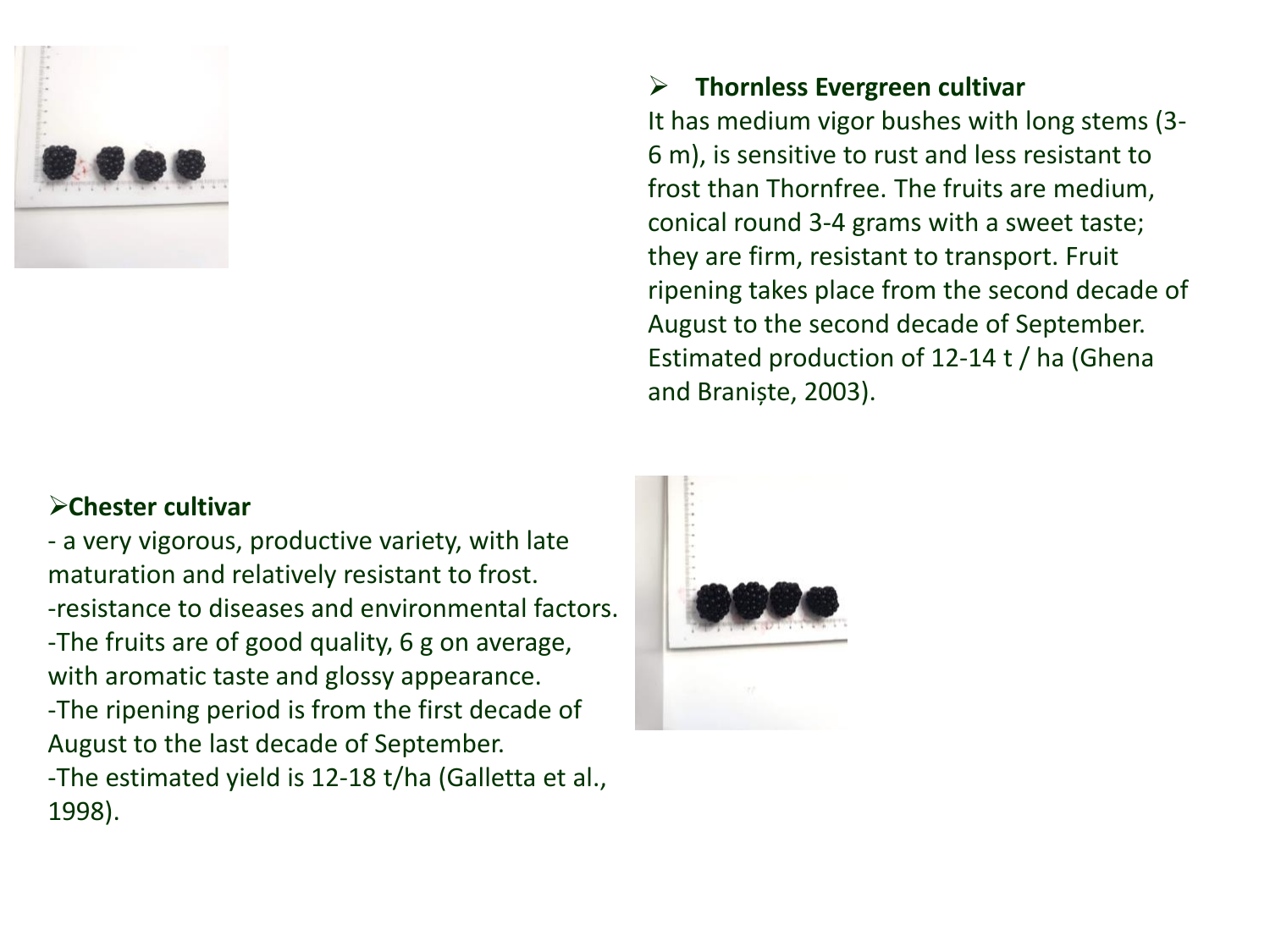## *2. Biometric and biochemical analyzes*

1. Biometric analyzes



2. Determination of total fruit acidity by titration



TitroLine easy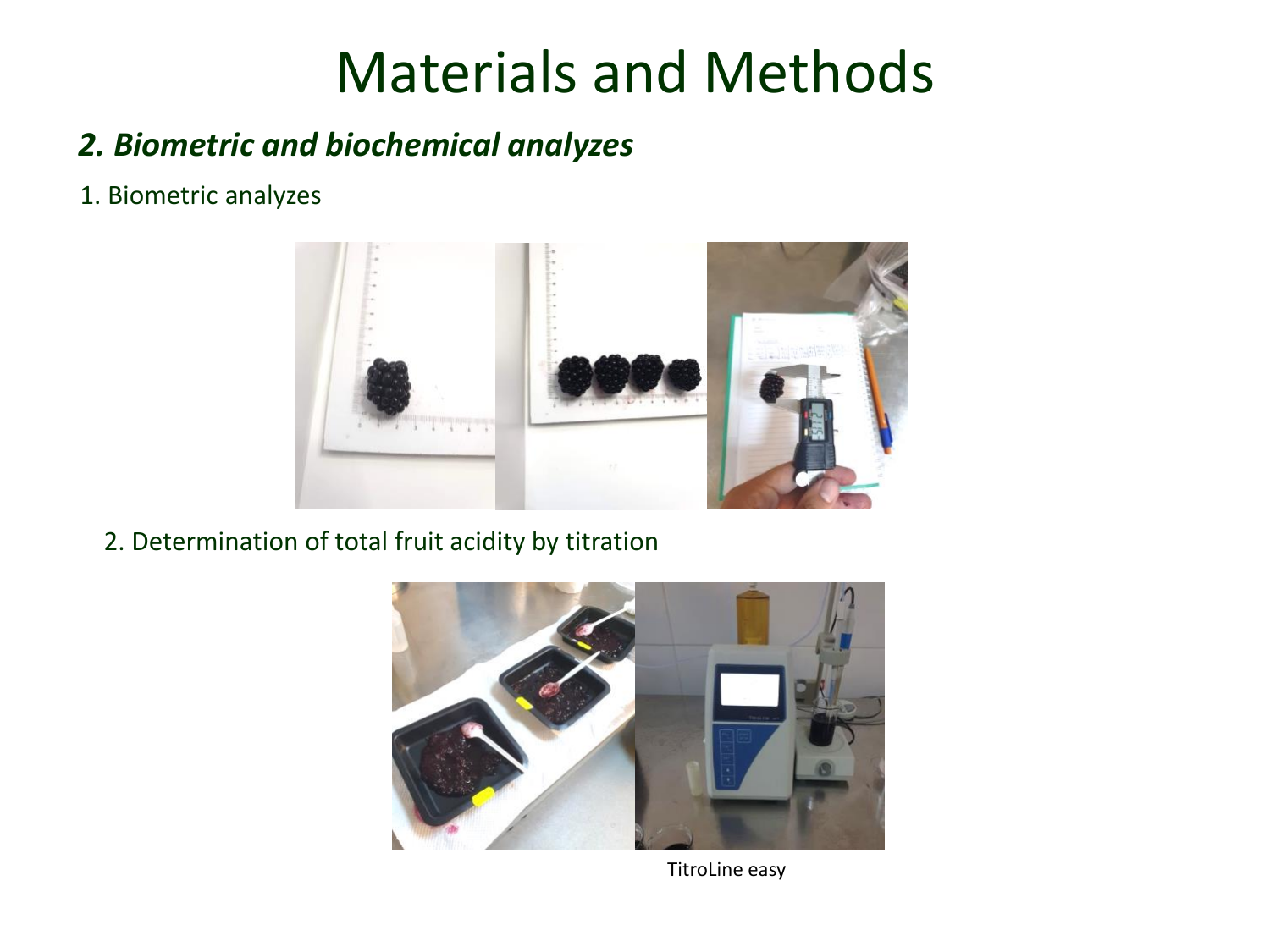3. Determination of the amount of total dry matter (SUT - %)



Oven Memmert UN110

4. Determination of total sugar content by refractometer



Refractometer Krüss DR301-95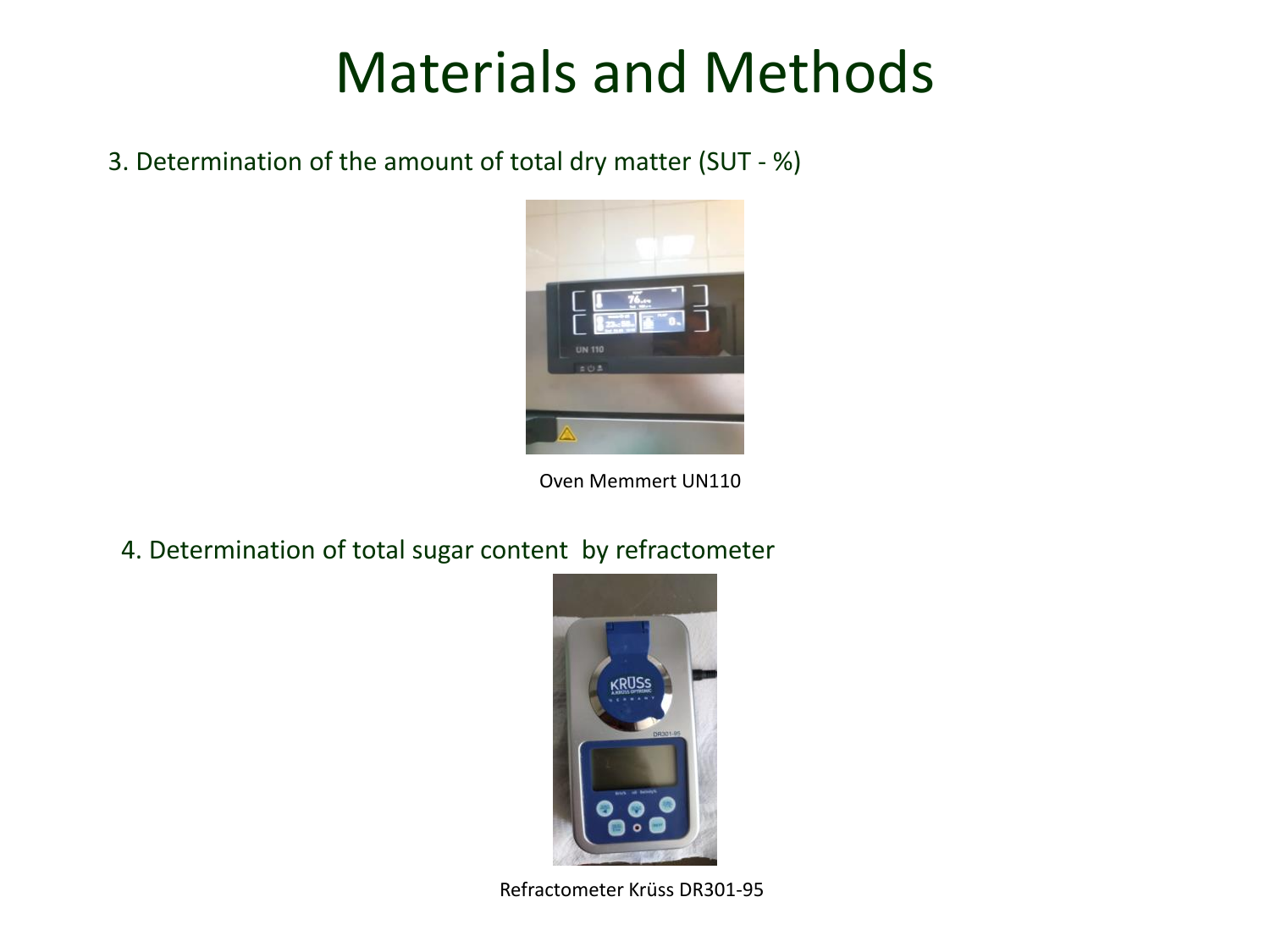#### 5. Determination of total anthocyanin content





Spectofotometer Specord 210 Plus



### *3. Influence of storage period on biochemical parameters*

 $\geq$  85% humidity  $\triangleright$  1-2 °C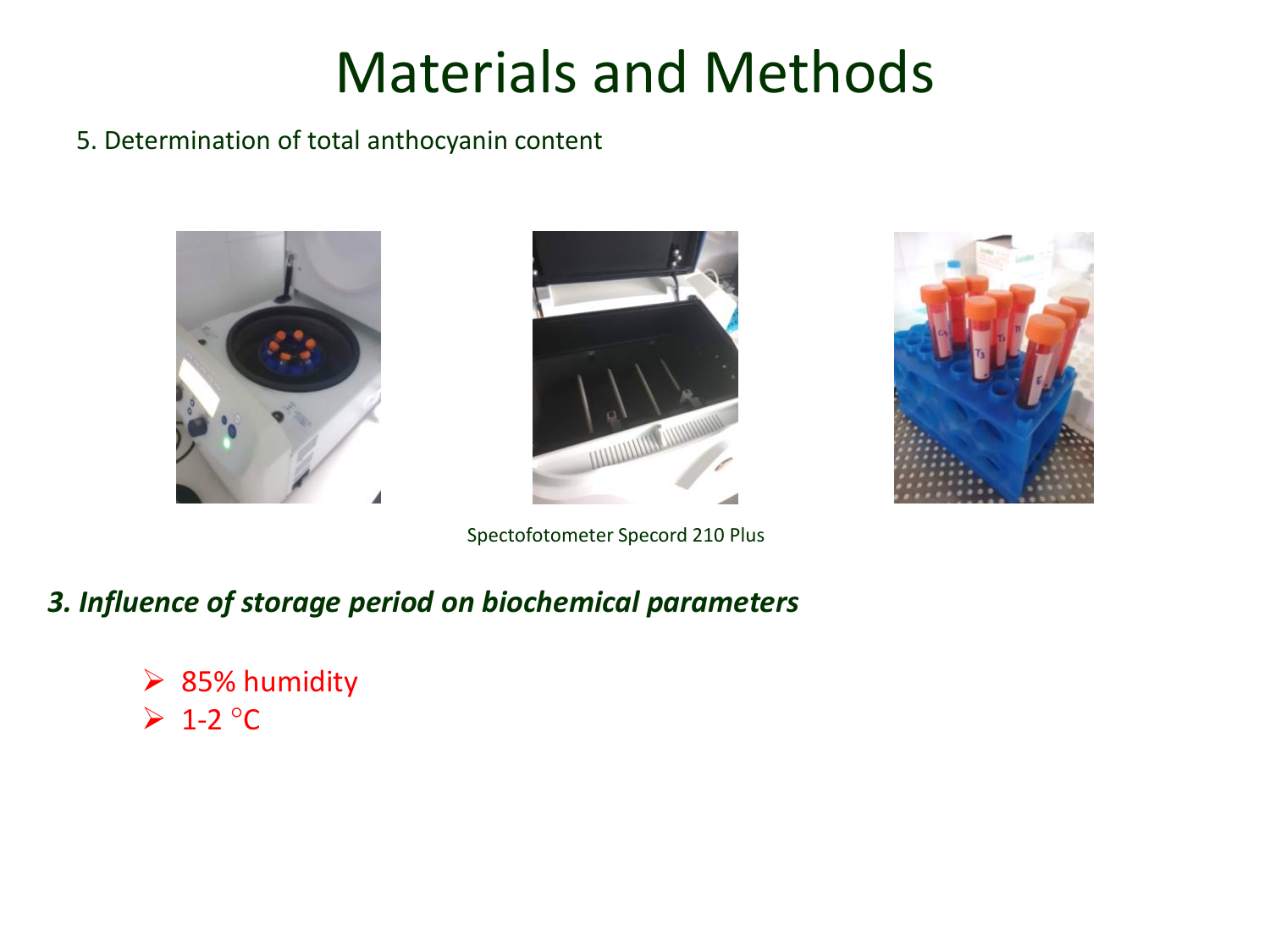# Results and discussions

*1.The influence of harvest time and cultivar on the physical parameters of the fruit* 



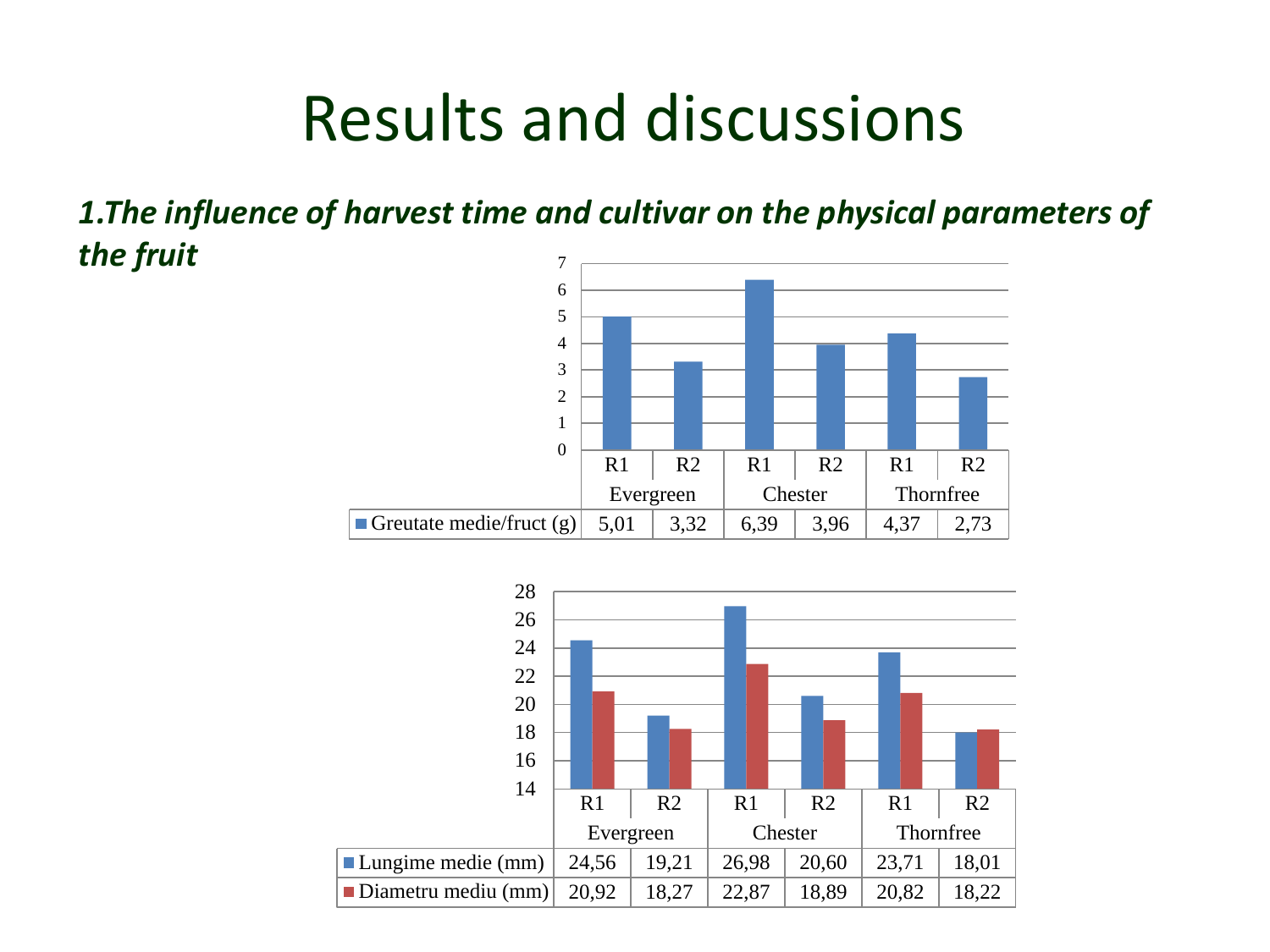### *Influence of harvest time and cultivar on soluble dry matter (SUS -% Brix)*



| <b>Harvest</b>  | <b>Variety</b> | 23.07 | 30.07 | 5.08 | 13.08 | 14.08 | 20.08 | 23.08 | 27.08 |
|-----------------|----------------|-------|-------|------|-------|-------|-------|-------|-------|
| R1 (22.07.2019) | Chester        | 9,36  | 9,7   | 8,94 |       |       |       |       |       |
|                 | Evergreen      | 10,28 | 9,58  | 9,98 |       |       |       |       |       |
|                 | Thornfree(B)   | 10,12 | 9,92  | 10,7 |       |       |       |       |       |
| R2 (7.08.2019)  | Chester        |       |       |      | 9,88  |       |       | 10,12 |       |
|                 | Evergreen      |       |       |      | 10,84 |       |       | 10,12 |       |
|                 | Thornfree (B)  |       |       |      | 10,7  |       |       | 10,3  |       |
| 3.08.2019       | Thornfree (DB) |       |       |      |       | 11,84 | 12,42 |       |       |
| 9.08.2019       | Thornfree (DB) |       |       |      |       | 12,4  | 13,86 |       |       |
| 17.08.2019      | Thornfree (DB) |       |       |      |       |       | 13,24 |       | 12,78 |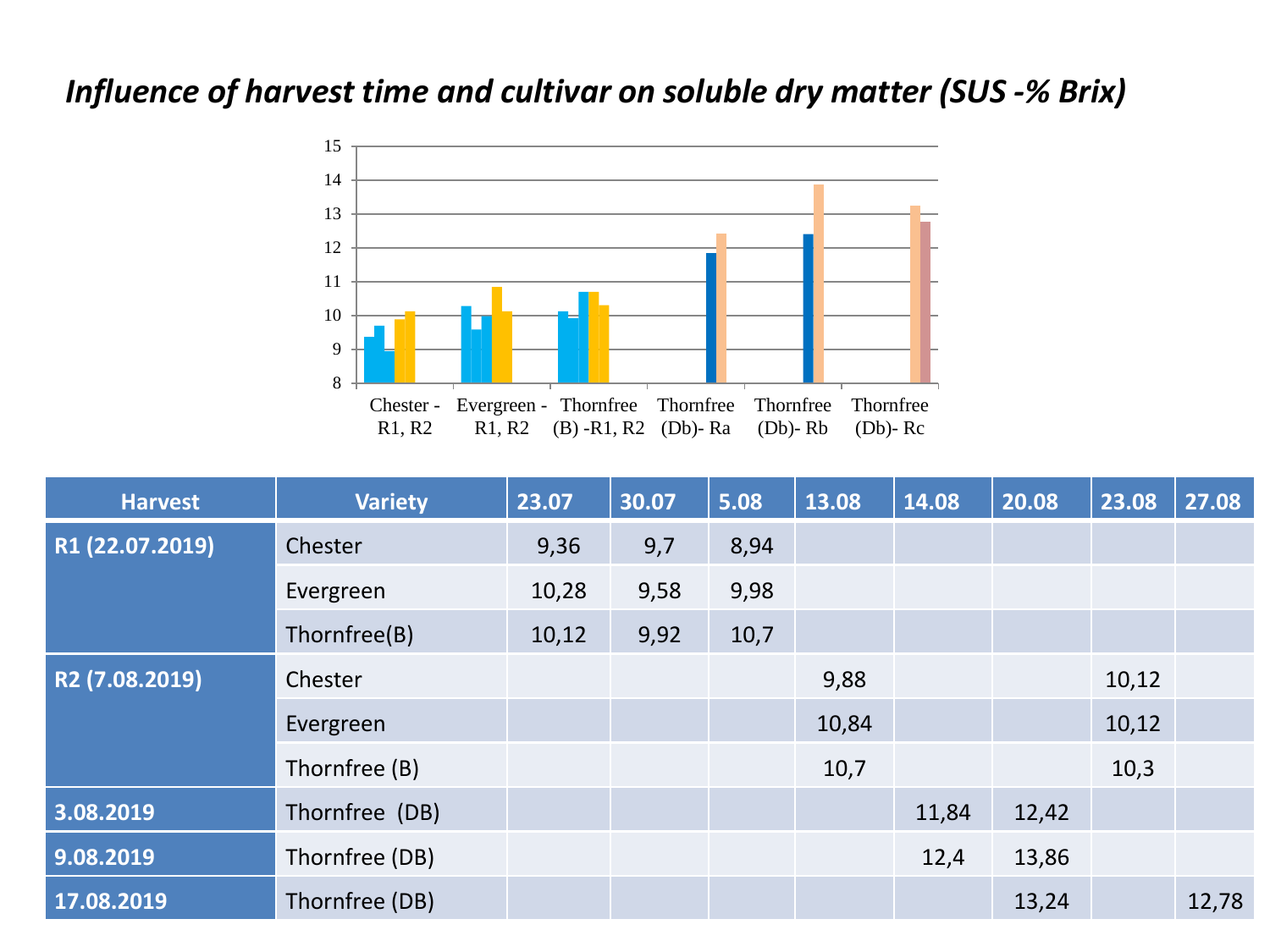### *3. Influence of harvest time and cultivar on total titrable acidity (citric acid %)*



| <b>Harvest</b> | <b>Variety</b> | 23.07 | 30.07 | 5.08  | 13.08 | 14.08 | 20.08 | 23.08 | 27.08 |
|----------------|----------------|-------|-------|-------|-------|-------|-------|-------|-------|
| <b>R1</b>      | Chester        | 1,516 | 1,091 | 1,274 |       |       |       |       |       |
|                | Evergreen      | 1,094 | 1,166 | 1,061 |       |       |       |       |       |
|                | Thornfree (B)  | 1,128 | 0,975 | 1,021 |       |       |       |       |       |
| <b>R2</b>      | Chester        |       |       |       | 1,721 |       |       | 1,581 |       |
|                | Evergreen      |       |       |       | 1,462 |       |       | 1,237 |       |
|                | Thornfree(B)   |       |       |       | 1,550 |       |       | 1,385 |       |
| 3.08.2019      | Thornfree (Db) |       |       |       |       | 1,004 | 1,351 |       |       |
| 9.08.2019      | Thornfree (Db) |       |       |       |       | 0,990 | 1,164 |       |       |
| 17.08.201      |                |       |       |       |       |       |       |       |       |
| q              | Thornfree (Db) |       |       |       |       |       | 0.770 |       | 0.663 |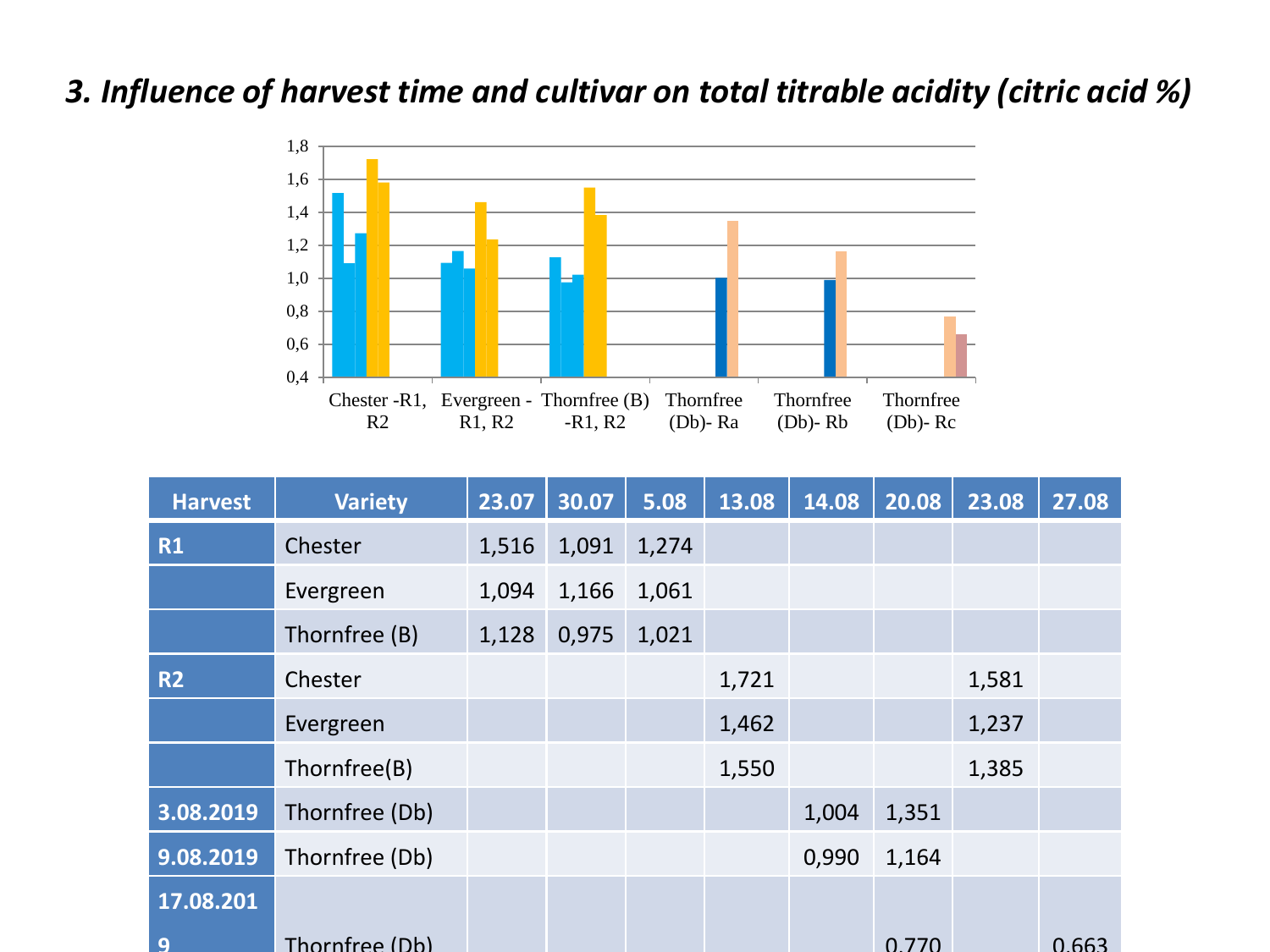### *4. Influence of harvest time and cultivar on total dry matter (SUT - %)*



| <b>Harvest</b> | <b>Variety</b>            | 23.07 | 30.07 | 5.08 | 13.08 | 14.08 | 20.08 | 23.08 | 27.08 |
|----------------|---------------------------|-------|-------|------|-------|-------|-------|-------|-------|
| <b>R1</b>      | Chester                   | 23    | 28    | 27   |       |       |       |       |       |
|                | Evergreen                 | 29    | 28    | 28   |       |       |       |       |       |
|                | Thornfree (B)             | 32    | 31    | 29   |       |       |       |       |       |
| <b>R2</b>      | Chester                   |       |       |      | 30    |       |       | 30    |       |
|                | Evergreen                 |       |       |      | 29    |       |       | 28    |       |
|                | Thornfree (B)             |       |       |      | 31    |       |       | 29    |       |
| 3.08.2019      | Thornfree (Db)            |       |       |      |       | 28    | 28    |       |       |
| 9.08.2019      | Thornfree (Db)            |       |       |      |       | 28    | 28    |       |       |
|                | 17.08.2019 Thornfree (Db) |       |       |      |       |       | 30    |       | 31    |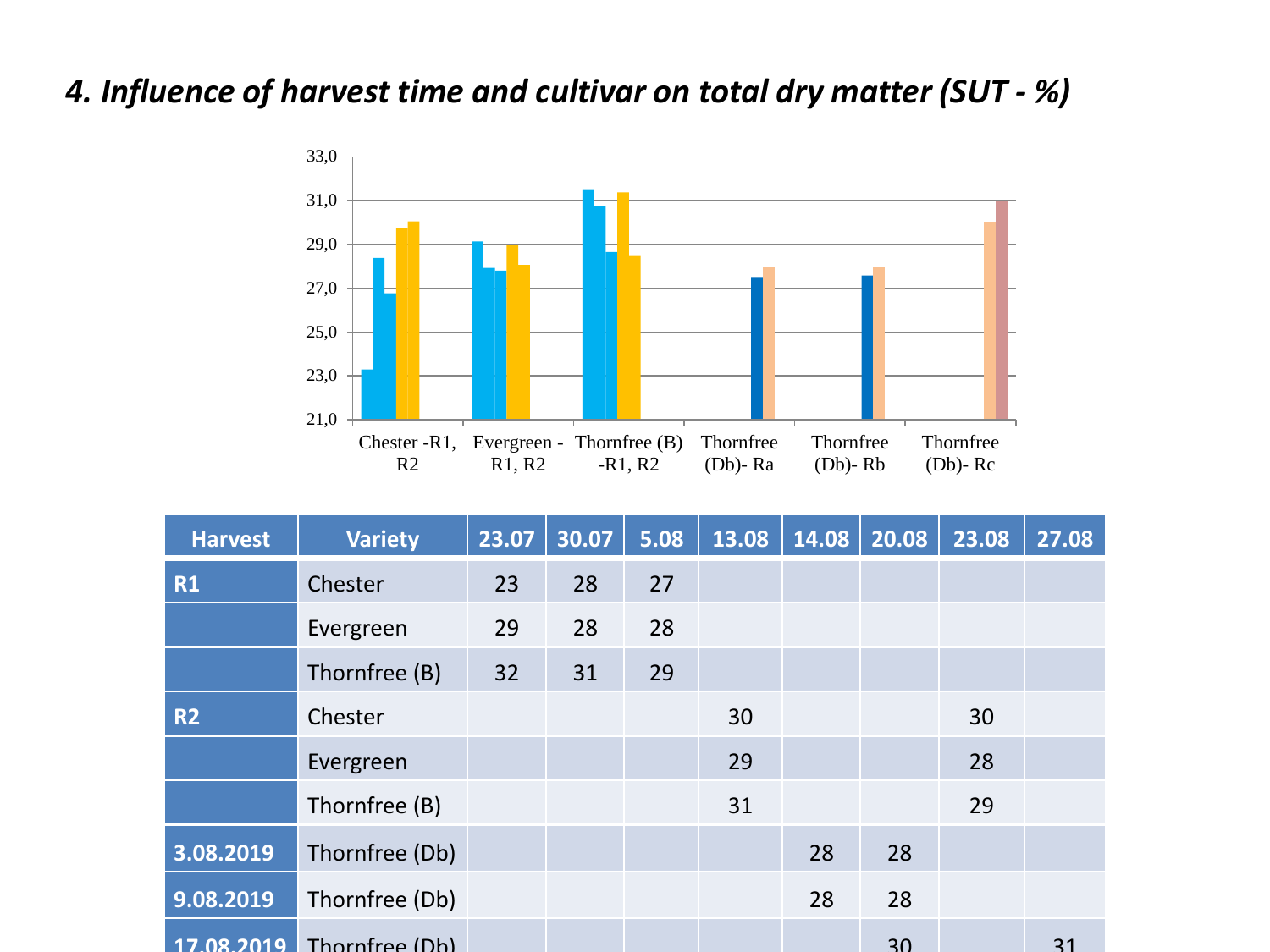### *5. The influence of harvesting time and cultivar on the anthocyanins content*



| <b>Sample</b>                | <b>Anthocyanins</b><br>mg/100 g FW | <b>Standard</b><br>deviation |
|------------------------------|------------------------------------|------------------------------|
| <b>Thornfree freezer</b>     | 104,84                             | 6,54                         |
| <b>Thornfree deshidratat</b> | 367,71                             | 0,10                         |
| <b>Chester freezer</b>       | 86,25                              | 3,03                         |
| <b>Chester deshidratat</b>   | 377,17                             | 18,27                        |
| <b>Evergreen freezer</b>     | 96,60                              | 0,96                         |
| <b>Evergreen deshidratat</b> | 174,53                             | 16,03                        |